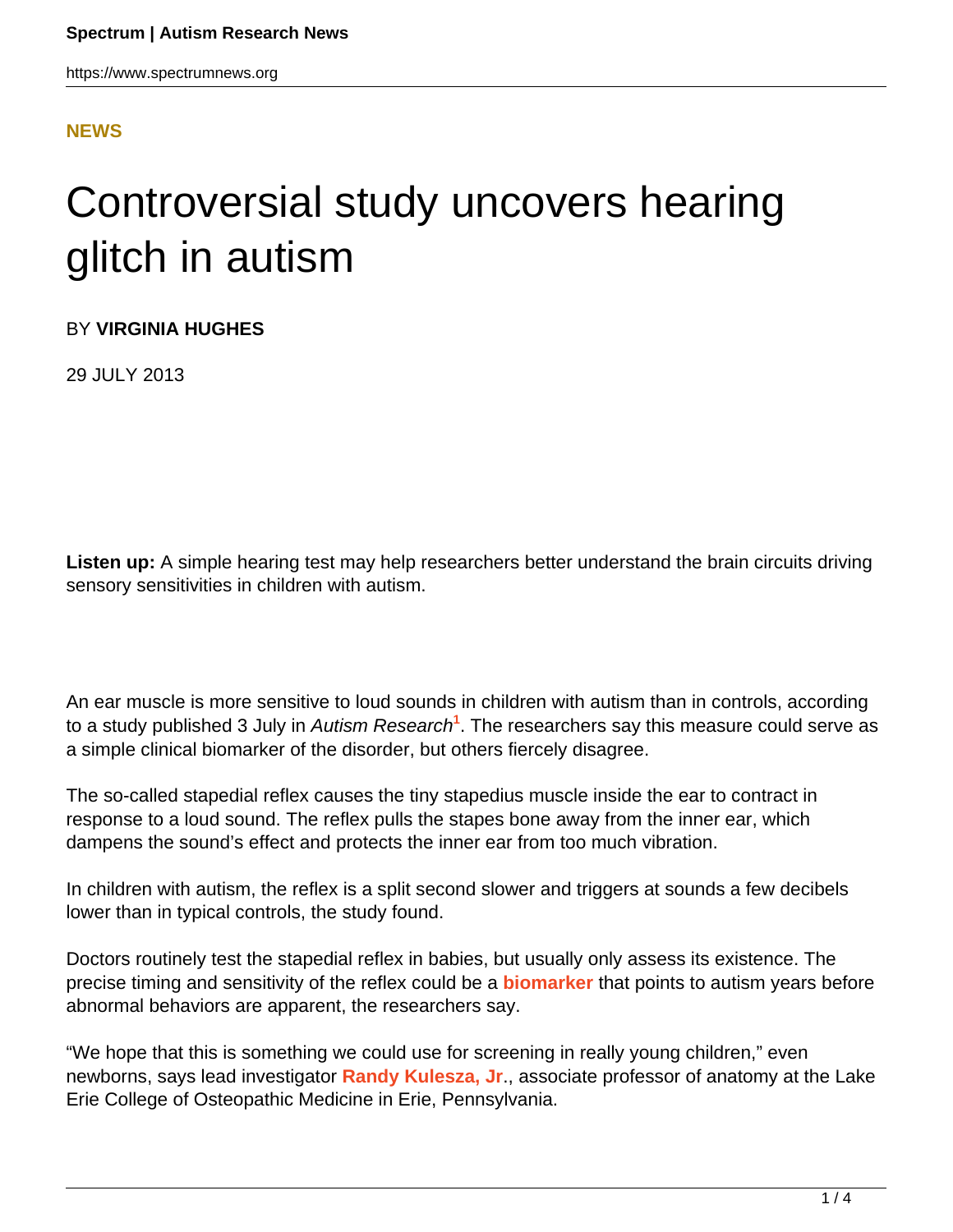A few groups are finding other physiological differences in children with autism, such as a **[high](https://www.spectrumnews.org/conference-news/2013/international-meeting-for-autism-research-2013/study-links-pupillary-reflex-heart-rate-in-autism) [heart rate](https://www.spectrumnews.org/conference-news/2013/international-meeting-for-autism-research-2013/study-links-pupillary-reflex-heart-rate-in-autism)** and **[slow pupillary response](https://www.spectrumnews.org/news/2009/pupil-response-to-light-could-be-biomarker-for-autism)** to light.

These sorts of tests are especially appealing because of their simplicity: They are inexpensive, fast and can be done in a doctor's office. In contrast, **[most autism biomarkers](https://www.spectrumnews.org/workshop-reports/2011/workshop-report-biomarkers-for-autism-research)** depend on sophisticated and expensive technologies, such as brain scans.

Some scientists, though, are skeptical of the new test, saying the study relies on a small group of children and teenagers with autism who had problems with auditory attention or sound sensitivity.

"The idea that you could screen neonates based on this measure is just wild speculation," says **[Gordon Ramsay](http://marcus.org/default.aspx?id=450)**, director of the Spoken Communication Laboratory at the Marcus Autism Center in Atlanta, who was not involved in the study.

## **Reflexive reactions:**

The stapedial reflex is controlled by the **[brainstem](https://www.spectrumnews.org/news/2013/brain-stem-grows-differently-in-boys-with-autism)**, a conduit for nerves that transmit sensory information between the brain and the rest of the body.

In 1996, researchers in New York looking at postmortem brainstem tissue from a young woman with autism reported a "near-complete absence" of cells in the superior olive, a relay station for sound information<sup>2</sup>.

"That paper led me to the hypothesis that maybe these auditory pathways are disrupted in the autistic brain," Kulesza says.

Several years ago, Kulesza began analyzing brainstem samples from the **[Autism Tissue Program](http://www.autismtissueprogram.org/site/c.nlKUL7MQIsG/b.5183271/k.BD86/Home.htm)** , a repository of postmortem samples from individuals with autism and related disorders. As in the earlier study, Kulesza found that children with autism have dramatically fewer neurons in the superior olive than controls do<sup>3</sup>.

"Normally this structure has about 15,000 neurons. But in autism we consistently find only about 5,000, and sometimes even fewer," Kulesza says.

Neurons in the superior olive are also involved in the stapedial reflex. In the new study, Kulesza searched 15 years of medical records from a nearby autism clinic, the **[Barber National Institute](http://www.barberinstitute.org/history-barber-national-institute)** in Erie, for children who had been tested for this reflex.

The researchers identified 54 children with autism from the medical records and also gave the reflex test to 29 typically developing controls.

The test is quick and painless. The child wears a headset that simultaneously emits loud beeps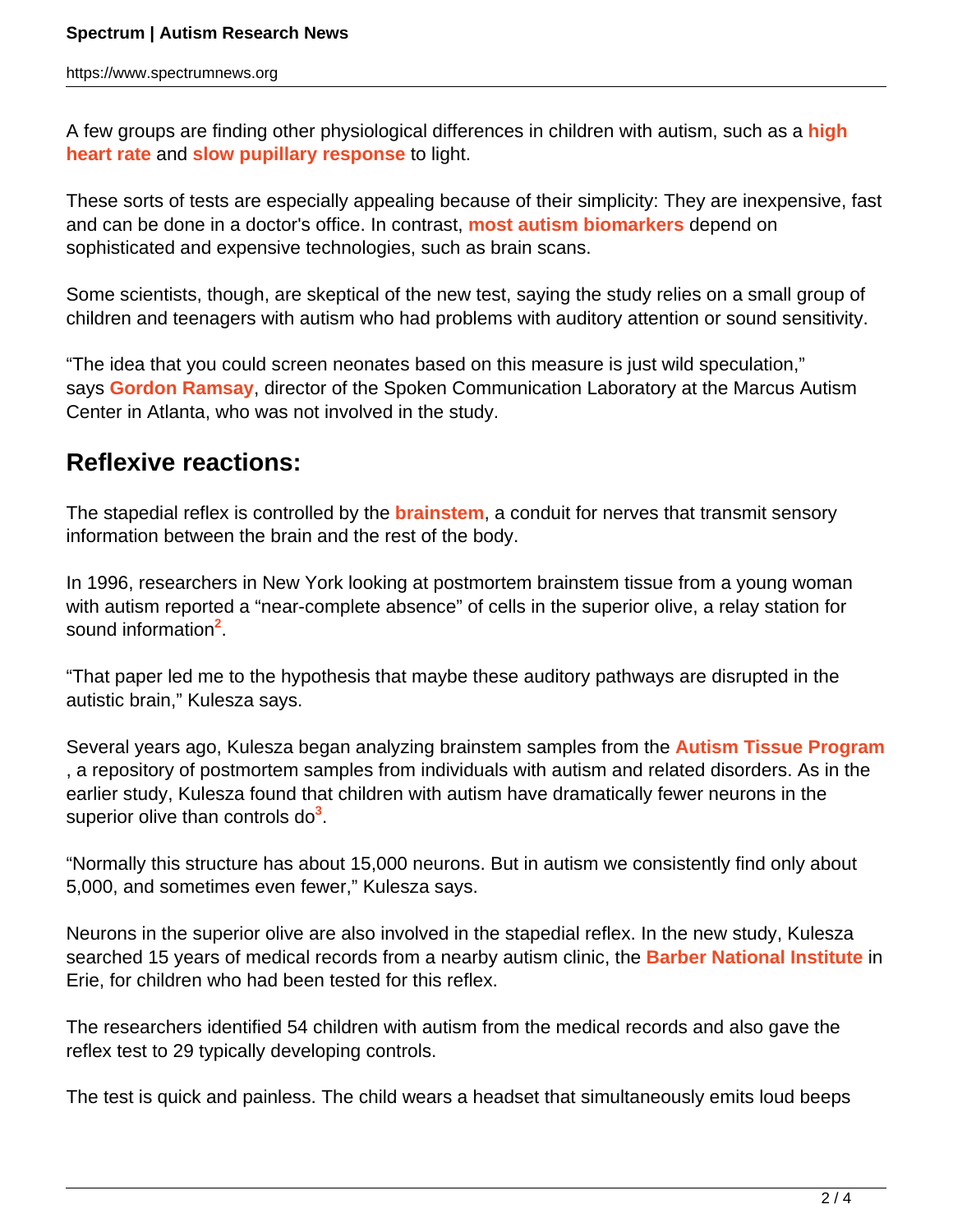and records pressure changes inside the ear.

Sounds ranging from 88 to 91 decibels — about as loud as a passing motorcycle — tend to trigger the reflex in controls. Slightly softer sounds, from 83 to 90 decibels — similar to a blender or blowdryer — trigger the reflex in children with autism, the study found.

Other groups have used different tests to probe the auditory brainstem response in autism. In a 2000 study, for example, researchers used electroencephalography — a noninvasive technique that measures brain waves through the scalp — to measure the so-called 'brainstem auditory-evoked response,' the pattern of brain waves triggered after hearing clicks or tones. Some children with autism and their unaffected family members show an abnormally slow EEG response, the study found**<sup>4</sup>** .

Finding reliable brainstem biomarkers could have big implications for the early identification of children with autism, the researchers say. Most children are not diagnosed with autism until age 3 or 4 years, but studies have shown that the earlier they begin behavioral treatments, the better. "The stapedius reflex can be done the day they're born," Kulesza says.

But the finding comes with many caveats. The researchers did not calculate the sensitivity or specificity of the measure, so it's unclear how well it would predict whether a child has autism. They also did not look at the reflex test in children with other developmental disorders.

The new study is one of many on the **[sensory issues](https://www.spectrumnews.org/viewpoint/2011/treatments-needed-for-severe-sensory-sensitivity)** that frequently crop up in individuals with autism. Some children with the disorder are hypersensitive to sounds, for example, while others have **[trouble discriminating](https://www.spectrumnews.org/in-brief/2012/cognition-and-behavior-study-probes-speech-processing)** between different kinds of sounds.

If verified in other studies, the reflex test may give researchers clues about the brain circuits driving these sensory sensitivities, notes **[Tim Roberts](http://sfari.org/author/?author=https://id.simonsfoundation.org/timroberts)**, vice chair of radiology research at the Children's Hospital of Philadelphia, who was not involved in the new study.

"Perhaps most encouraging is their notion that auditory deficits are a cardinal feature of autism," Roberts says. His team has used magneto-encephalography and found that children with autism **[show delays](https://www.spectrumnews.org/blog/2010/mega-marker)** during a later stage of sound processing, in the cortex, or outer layers of the brain.

But other experts point out that these **[cortical circuits](https://www.spectrumnews.org/news/2012/noisy-brain-signals-could-underlie-autism-study-says)** are likely to be much more relevant to autism than the lower-level mechanisms in the brainstem. Studies dating back decades have not found significant problems with hearing and vision in people with autism. At least two of these studies found the stapedial reflex to be normal in children with autism**5, 6** .

"In autism, it's probably not the physiological mechanisms themselves that go wrong," Ramsay says. "It's the way those mechanisms are deployed in the world to actively look for information in the environment."